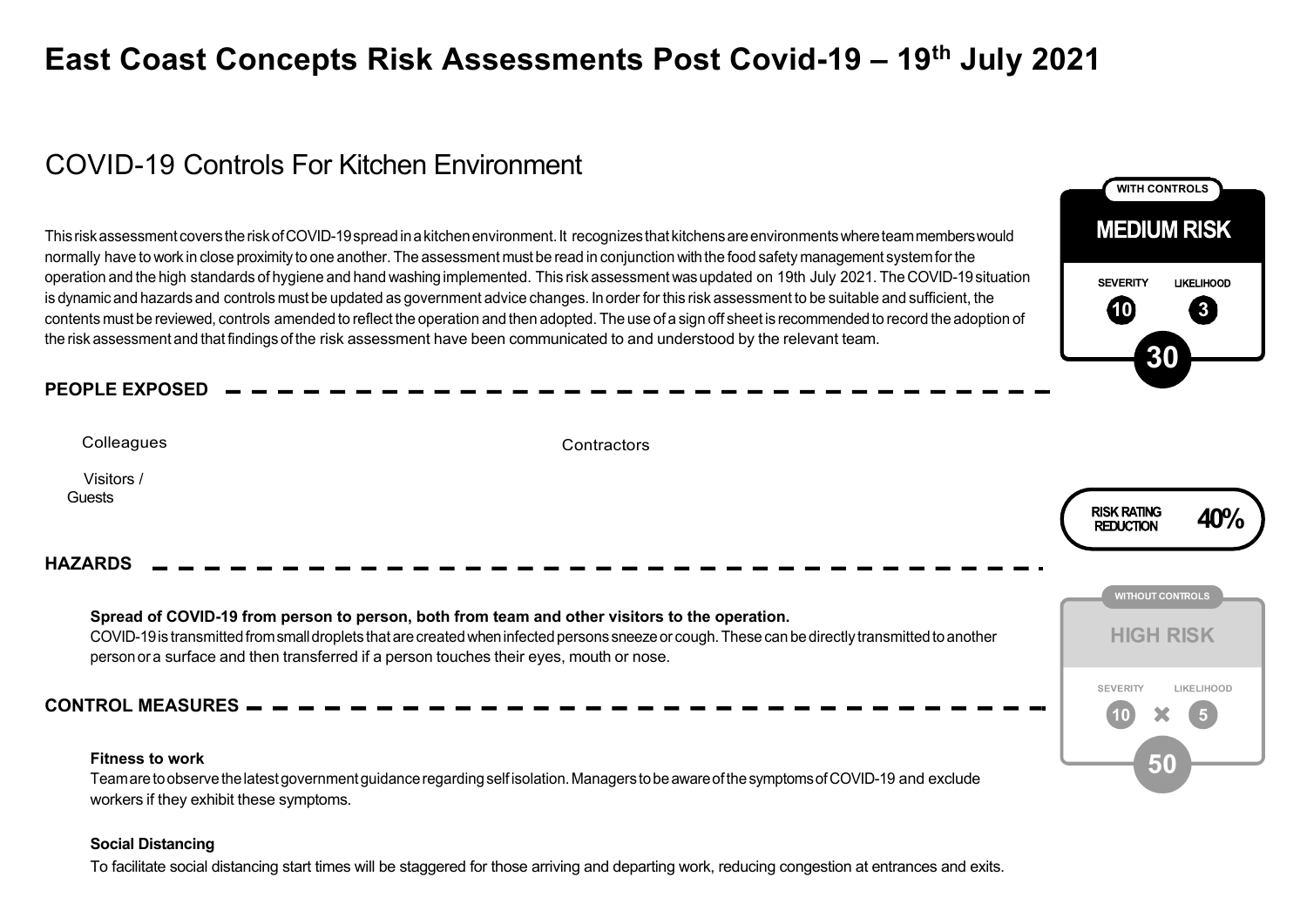### **Training**

All team members to receive COVID-19 specific training.

#### **Deliveries to the kitchen**

Deliveries to the kitchen mustbe left in the designated area.

#### **Distance between team members**

A distance of at least 1 meter is encouraged between team members. Where this is not possible teams should try to work side to side or back to back for as short a period of time as possible.

#### **Handwashing**

A supply of hot and cold, or appropriately mixed, running water to be maintained to the kitchen. Supply of liquid soap and disposable towels to be maintained at all wash hand basins. Hand sanitizer (minimum60% alcohol) can be provided to compliment hand washing, but is not a substitute. As per normal food hygiene practices, the wearing of gloves is not a substitute for washing hands and can increase the spread of organisms.

#### **PPE**

It is optional for all front of house team members to wear face coverings. It is optional for quests to wear face coverings. This includes visits to and from the toilets and on entering and leaving the venue. It is optional for BOH team members to wear face coverings.

#### **Manual handling**

Some manual handling tasks may require a two person lift or carry. This means team members potentially coming into close contact of one another. The task should be reviewed to consider if it is absolutely necessary or if an alternative approach could be used e.g. rather than moving kitchen equipment for cleaning, using a wet and dry vac to clean behind. If the lift or carry is absolutely necessary, themminimizethe timeteamare in close proximitywithone another. This can be achieved by ensuring the path is clear of obstructions and one person prepares the area ahead of the lift or carry. Note - the lift or carry should not be rushed, as this could increase the likelihood of injury, It is about minimizing the time that team members are in close proximity to one another by preparing for the lift or carry.

#### **Disinfection of surfaces**

Food preparation and hand contact surfaces are to be disinfected at the beginning and end of the shift and regularly throughout.The chemicalused mustbe effective against COVID-19 and the dilutionrateandcontacttimeimplementedcorrectly.Relevanttouchpointsaretobedisinfectedimmediatelyaftertherehasbeenavisitortothekitchen,forexamplea deliveryperson.

#### **Rest periods**

Teamare encouraged tomaintaina 1 meterrule during rest periods.This could be achieved by staggering the teamtaking breaks orreducing the furniture in the restrooms.Asupply of disinfectant to be provided to the rest area and team instructed to disinfect the area before and after they have used it.

#### **Kitchen Utensils/Moveable Equipment**

Sharing of handheld equipment only where unavoidable. Any utensils must be sanitized/washed before being used by another team member or gloves worn.

#### **Ventilation**

Windows and doors should be left open to encourage ventilation. This action must not impact other safety considerations, for example security or fire safety. Ventilation